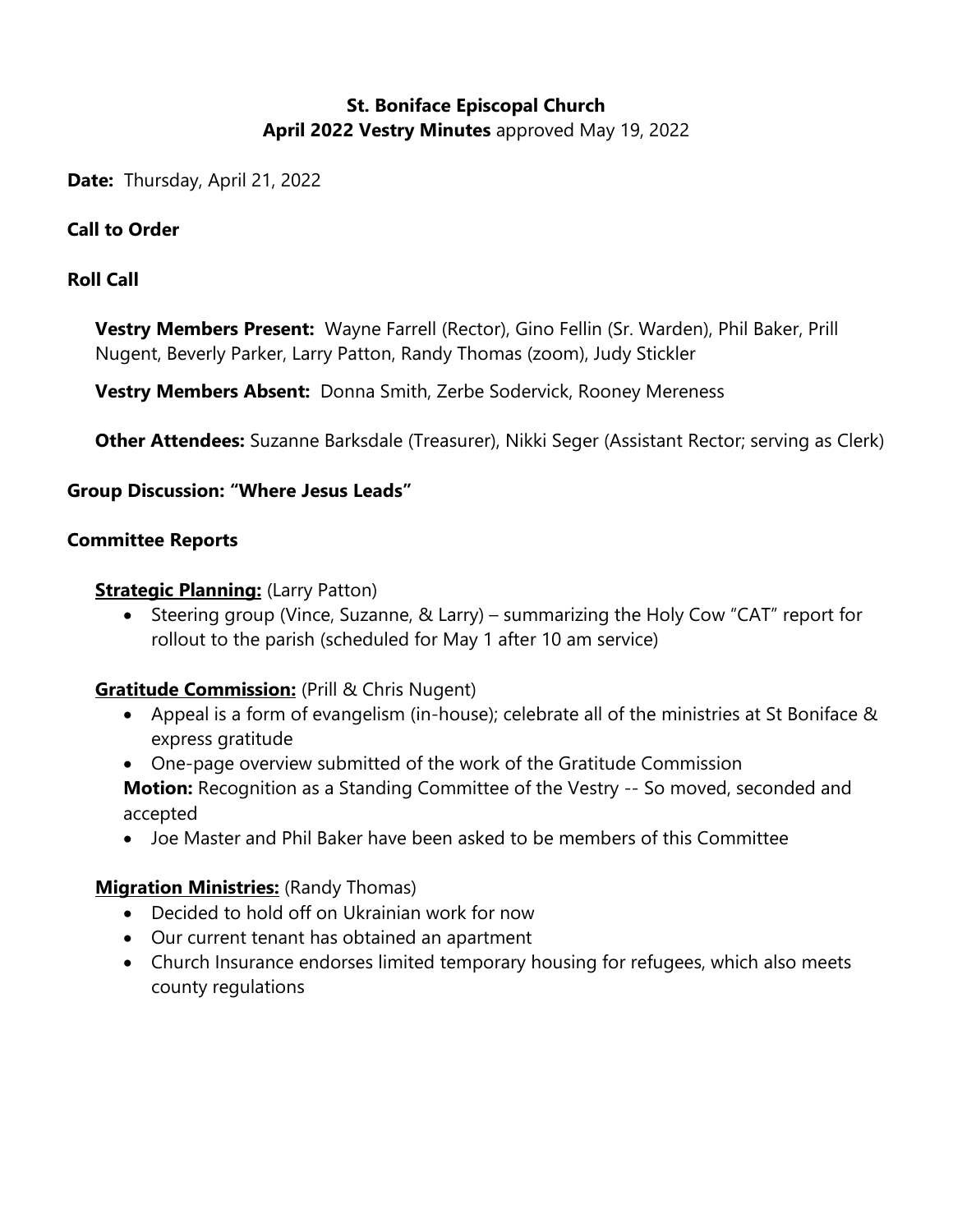## **Executive Committee Reports**

## **Sr. Warden Report:** Gino Fellin

- Report submitted
- Positive comments on Holy Week
- New agenda item at end of each meeting, we will pick 2-3 items to communicate to congregation and who will convey these

## **Treasurer's Report:** Suzanne Barksdale

- 25% of the year. Income is good. Pledges still coming in and cash offerings are up.
- Investment Committee met yesterday. 1<sup>st</sup> quarter is awful. Being monitored.
- Expenses background checks (two done this year; not anticipated); sewer and water are high (usage is highest at night – may be due to our refugee housing). MTD & YTD expenses good (4% under budget)

**Motion**: Review of February financials – motion to approve. *Approved* for audit by vestry

## **Assistant Rector:** Nikki Seger – gratitude expressed for the vestry's leadership

### **Old Business** -- none

### **New Business**

**Rector:** Wayne Farrell

- Good recovery from pandemic relative to 2019. 64% of 2019 for 2022. \$6,600 & growing for Easter offering.
- Common cup has been recovered. About  $1/3^{rd}$  taking from common cup and  $2/3^{rd}$  from individual cups
- Streamed service: 213 views. State with largest number of views (after Florida) was Utah.
- On Tuesday, April 19 received resignation from Rooney Mereness. Resigned from vestry and as junior warden. By-laws: Article III, Sec 4 – vacancy to be filled by the vestry & elect a junior warden from among the reconstituted vestry
	- o Discussion: Phil recommends approaching Justin Miller as replacement
	- $\circ$  Article V, Sec 3 duties of Jr Warden
	- o Larry suggests establishing a building and grounds committee (of the vestry); three members including Jr Warden. Suzanne mentioned the capital planning groups do much of this.
	- o Prill asked if Randy might be interested in Jr Warden position

**Motion:** To extend offer to Justin Miller to fill the position. Vestry -- So moved, seconded and accepted.

- Tabled selection of Jr. Warden appointment until next meeting
- \$7,249 bequeathed to St. Boniface Church (Rudley); and received Chapman bequest (\$150,000)